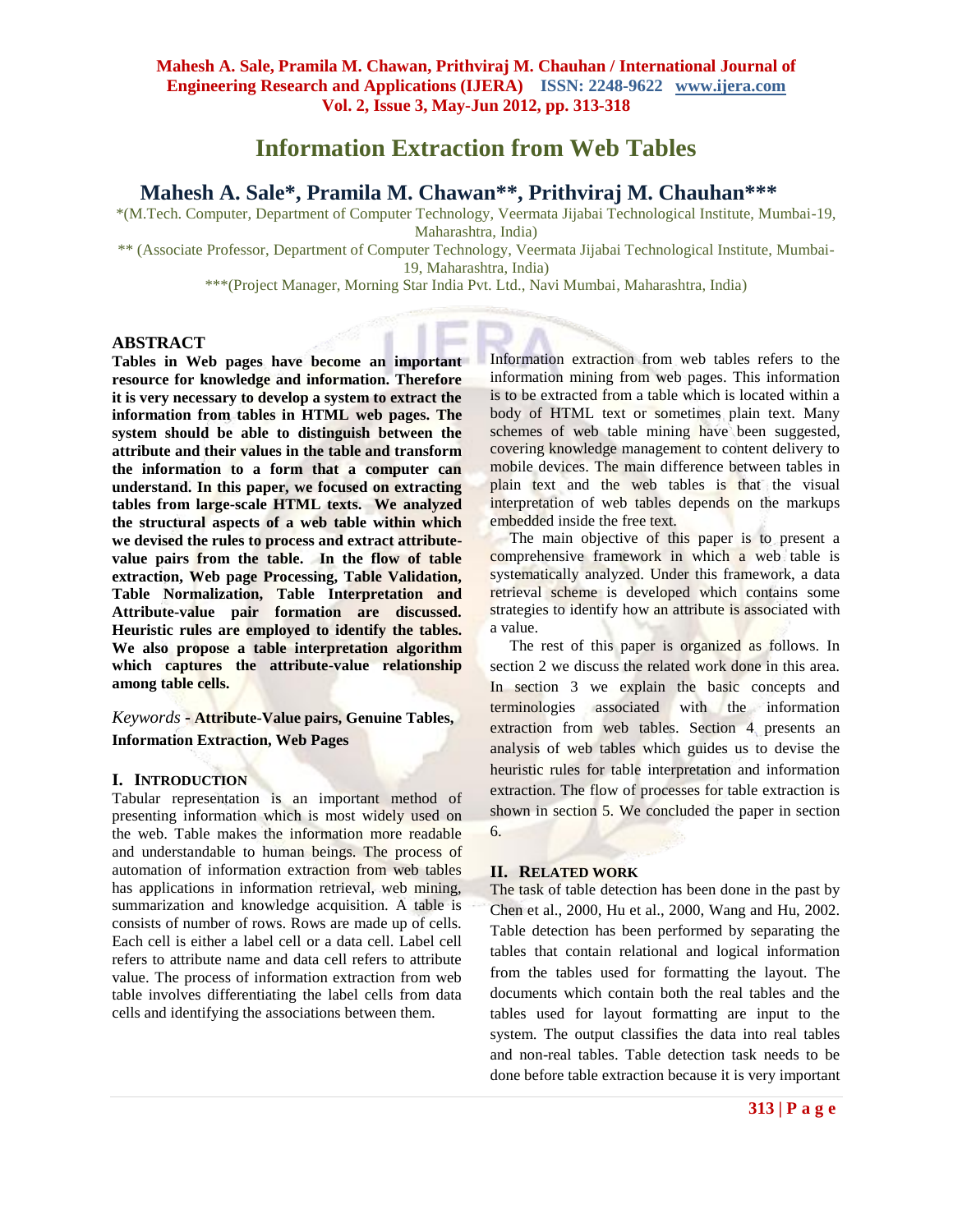to extract the information from valid and real table. However the detection logic can be embedded in the extraction step itself.

 The RoadRunner System [6, 7] automates the data extraction from Web sites on the basic of similarities in page layout. Based on PAT trees, Chang & Lui [8] proposed an algorithm which detects repeated HTML tag sequences that represents rows of Web tables.

 The tables from which the data is to be extracted can be either the plain text ASCII tables or the HTML tables. Extraction of data from ASCII tables is more challenging than that from HTML tables. This is because; in case of plain text ASCII tables we need to interpret the structural information from spaces, tabs and ASCII character sequences. While in case of HTML tables the rows and cells are organized with standard structure of  $\langle tr \rangle$  and  $\langle td \rangle$  tags respectively. Pyreddy and Croft, Hurst and Douglas, Hurst and Nasukawa described the methods for table extraction from plain text. The features that are used to extract information from HTML tables is different and the features like tabs and spaces need not be used to identify the tables.

#### **III. BASIC CONCEPTS AND TERMINOLOGY**

This section explain basic concepts about our web table mining framework, and the associated terminology. Terms such as attribute-value pairs, attribute (value) as a collection of labels (quantities), and visual similarity between pieces of text and cells in the table, are all explained there.

#### **3.1 Tables in HTML**

A table in HTML begins with a caption which is optional, followed by one or more rows. Each row is made up of one or more cells. The cells in a row are either header cells or data cells. The cells can span one or more rows or columns.

The following tags are used in table:

- a) <table…> </table>
- b)  $\langle tr \dots \rangle \langle tr \rangle$ c)  $<$ td… $>$   $<$ /td $>$ d)  $\langle th... \rangle \langle th \rangle$
- e) <caption…> </caption>

 In our case not all tables are interesting or genuine tables. Genuine tables are those tables which is a twodimensional grid semantically conveying the logical relationship among the cells [1]. In [1], from the samples of 11,477 tables, only some 15% of them are considered genuine tables.

 Table rendering depends on HTML tags within the text structurally and visually appeared in the table. The structure of a table refers to the rows and columns in the table, and mainly how different texts are stored within the cells of the table.

 Among this structural aspect the main part that is interesting to us is the part which is having some semantic implications, e.g. rows and/or columns spanning of a cell. On the other hand, tags about visual appearance of the table are not very interesting to us.

# **3.2 Genuine Tables**

Genuine tables are those tables where the relationship between the attributes and values could be semantically established. In general, genuine tables have the following characteristics.

- 1) The table contains more than two cells and
- 2) BORDER attribute value of <table> tag can be more than one.

In this paper we only focus on genuine tables, because they include valuable knowledge and data and thus are regarded as a sort of database.

#### **3.3 Attribute-value Pairs Extraction**

Our information extraction from web tables is in the form of *attribute-value* pairs, like [2].

 In contrast to most of the work on mining the web tables (except [1]), attribute and value are treated as collections. As mentioned in [3], an *attribute* consists of one or more labels, a *label* being comprised of a group of words. A *value* on the other hand, consists of one or more *quantities*.

# **IV. WEB TABLE ANALYSIS**

In this section, based on the following assumptions we are presenting the analysis of web tables. The probability of a table containing the information rowwise (i.e. One-dimensional Table) is maximum in web tables. Because normally it is very convenient to display the table information row-wise, which ultimately increase the user's perception of data. For example, in [4], we can get the filings submitted by various companies to SEC (Security Exchange Commission). Here, the tables contained in SEC web pages are organized row-wise, where the first row is the header row. Therefore we considered the first row of the table as the heading row, so that each column will refer to the collection of a single attribute values. So the assumptions can be stated as follows:

a) The table is organized row-wise and the rows of the tables are classified into heading row and content rows. The first row of the table is always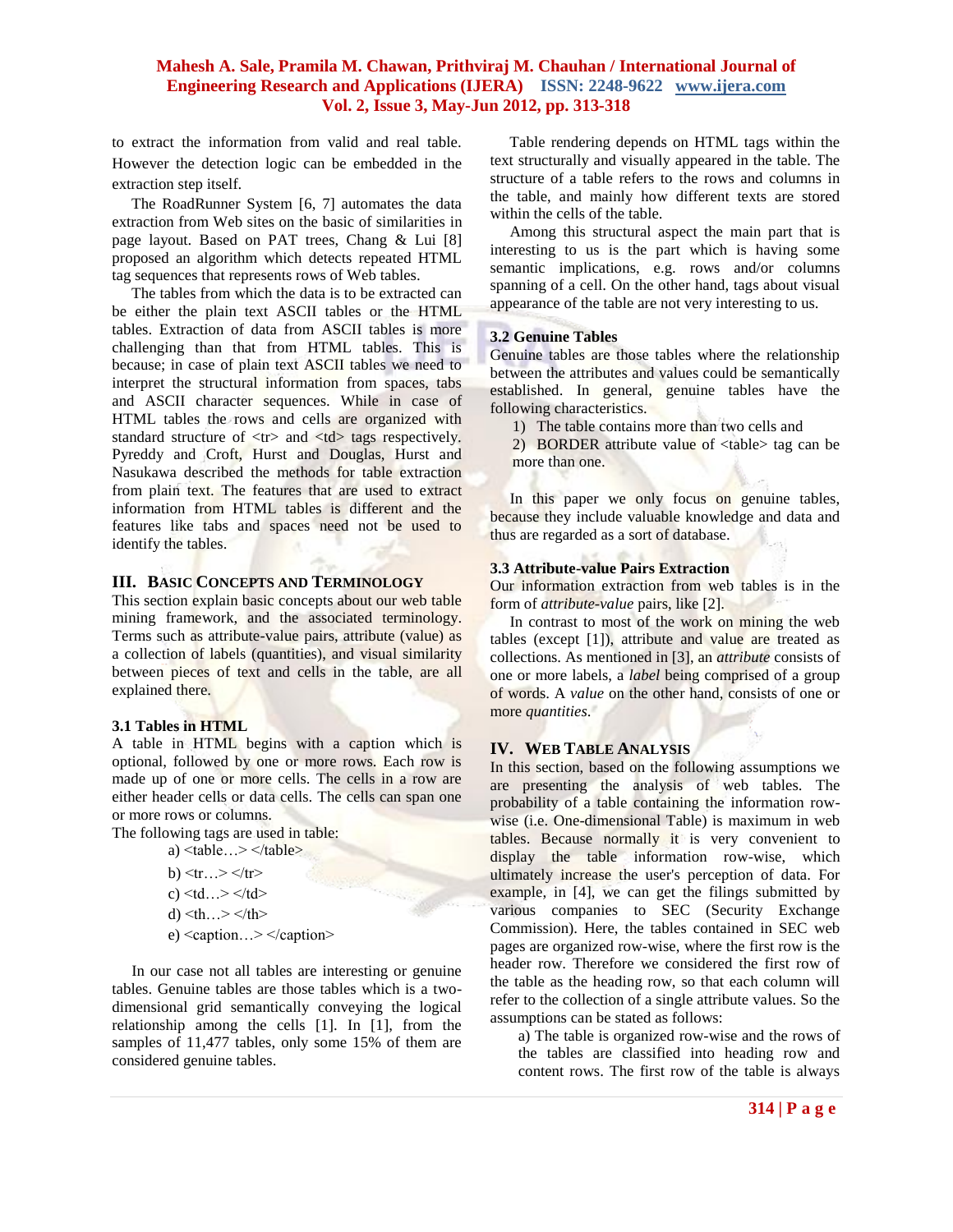the heading row and rest of the rows contains the data.

b) Tables that we are considering here are onedimensional tables. Additionally, the onedimensional tables can be further classified as rowwise, column-wise or mix-cell tables.

#### **4.1 Heading-Row and Content-Rows Identification**

The table is first analyzed to distinguish between the header row and the content rows. The header row defines to be a row that contains global information of all content rows. Primarily a heading explains the quantities in the columns. It is not that much easy to distinguish between the header rows and the content rows. In general, the header row can be identified by following rules:

- 1. The content of the header cells is not a quantity. In other words, from the programming view, the header cells should not contain the numbers and it should contain strings.
- 2. The header rows are normally the top most rows of the table. Other top most rows may contain spaces or some may contain Nonbreaking Spaces (&nbsp in HTML).
- 3. The header row is visually different from content rows. This happens when the table contents are graphically coloured or decorated by fonts and other styles.
- 4. The header row contains significantly fewer cells per row [5].

 However the above said rules are not complete set of rules to distinguish the header row from content rows. Some more rules are to be designed for complex tables. Also, sometimes in few cases it depends on the format of tables.

 Most of the time some tables are in standard format and the possible cell contents of the header row are known in advance. This is the case for the tables given on the web pages of filings on SEC website [4]. In such cases, it becomes very easy to identify the header rows, which can be identified by matching certain strings with the cell contents. The string to be matched should be the standard strings which are expected to occur in the header row. For Example, again consider the example of [4]. The DEF14A type of filings on SEC website contains a table named as "Executive Details" table. The minimum fields that are expected in this table are Name, Age, Position. In addition to these three fields they can give "Director Since" field. In such a case we can match the cell-contents of each row, with the

expected strings. The point to be noted here is that, we are assuming a one-dimensional table which contents only a single header row. Thus there will be only one valid header row.

 Considering the second point, the header row of a table is mostly at the top most position of the table. Some rows that may be above the header rows may contain blank spaces or Non-breaking Spaces  $(knbsp)$  in HTML). Such unnecessary rows should be neglected, which can be identified by scanning the cell-contents for spaces like Non-breaking Space. Our third rule compares the visual characteristics of the header row with that of a typical row.

 As stated in [5], the most reliable approach to distinguish the heading from content rows is the cell count. We can use the rule followed in [5] that if the cells count in the row being considered is equal or less than 50% of the average cell count, then it is a heading. Otherwise it is a content row.

 After identifying the heading row, we will keep the record of those cell-contents in a set or a collection. We will consider this information later to identify the attribute-value pairs from remaining rows.

#### **4.2 Row Span and Column Span**

Row and Column spanning is often used in HTML in order to allow a cell to occupy more than one row or column. By default, a cell occupy (both row-wise and column-wise) only a single row or column. A positive integer is associated with the cell attributes which decides the number of rows or columns occupied by the cell. For example "rowspan=4" means the cell spans 4 rows consecutively, starting from the current column.

 For identifying the attribute-value pairs in a table where for some cells the value of the rowspan or colspan attributes is greater than "1", the simplest way is to duplicate the cell contents to each row or column it spans.

 For example, again we will consider the tables given in filings on SEC [4] website. If we consider the DEF14A filings on SEC, we can get a "Summary Compensation" table. For this table, the column is always labeled with the attribute "name". For a single name, usually there are more than one entries associated with that name attribute. This is because the value of the "rowspan" attribute of the cell containing "name", is more than one.

#### **4.3 Attribute-Value Relationship**

In analyzing the one-dimensional web tables, it is normally the case that the attribute and the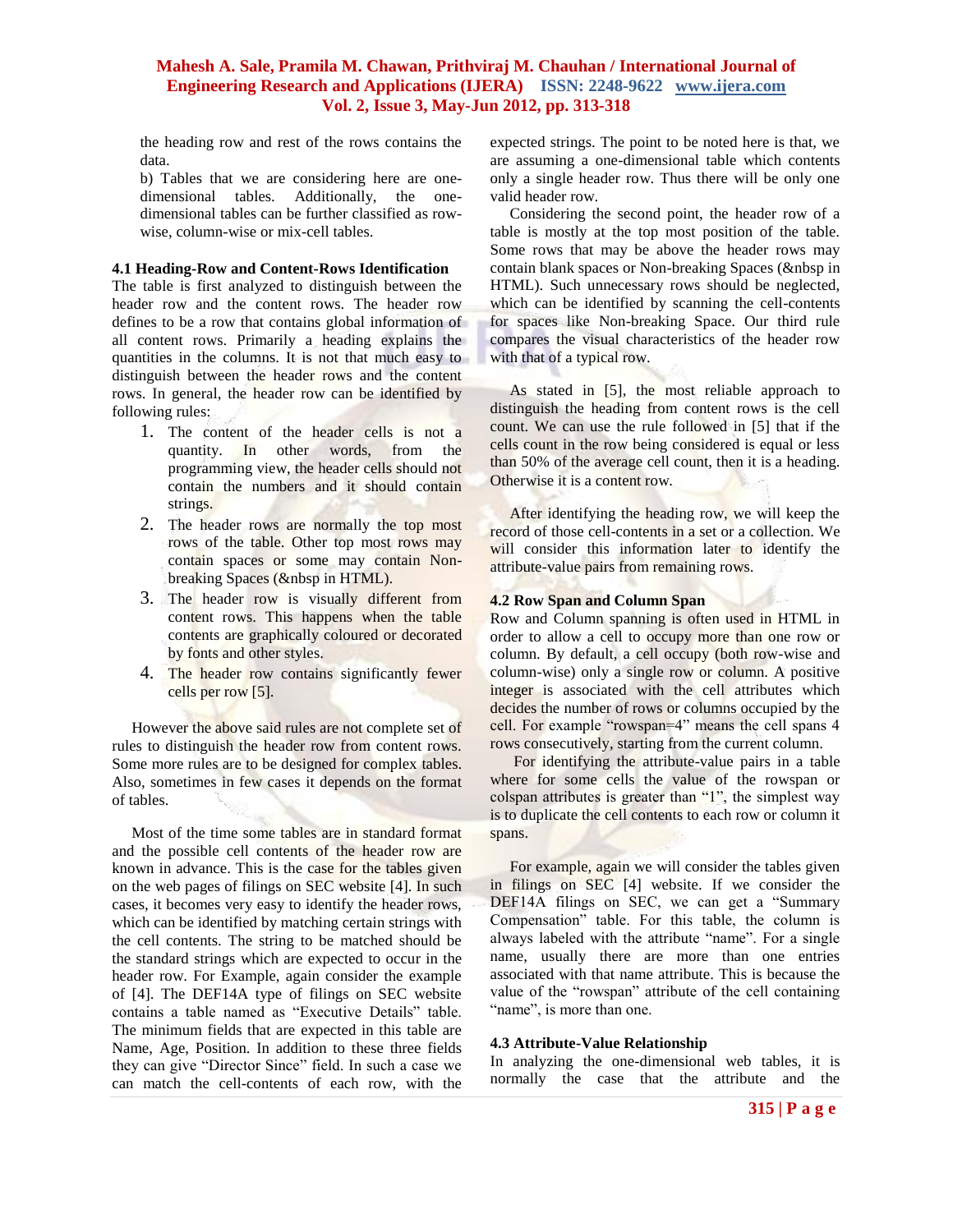corresponding values are placed in a single column. Thus, we can say that the collection of values from a single column represents the complete data set for the attribute to which the column belongs. This assumption becomes very easy when we apply Normalization as stated in Section 5.

#### **V. FLOW OF TABLE EXTRACTION**

The flow of extracting the information from tables is shown in Fig. 1. It consists of five modules. The first module is Web-page processing module. This module analyses HTML text from web-page and extracts the table tags. Table Validation module validates and filter out the genuine tables using heuristic rules, neglecting the unnecessary tables. The filtered tables are sent to the Table Normalization module where the row and column spanning is normalized to a single span and duplicate the cell-contents. The Table Interpretation module distinguishes between the header-row and content-rows and identifies the valid rows and the valid cells in that row. The final tackles how to establish the relationship between the attributes and the values on the tables resulting in the formation of attribute-value pairs. Figure 1. flow of table extraction



#### **5.1 Web Page Processing**

The source document in html format is input to the system. In this step the source document is scanned up to the end to identify the <table> tags. We can do this in two ways. The first way is to form the patterns for identifying the <table> tag and by matching the patterns we can have the tag contents. Another way is to use standard html parsing libraries like jericho [9], html parser [10]. The process of tag identification, information extraction etc becomes very easy when we use html parsers. The matter that which way is most suitable and efficient way is beyond the scope of this paper.

# **5.2 Table Validation**

After identifying the <table> tag in step 1, we need to validate the table that is to consider only the genuine table (as defined in 3.1 and 3.2). Wang et al. [11] have proposed an algorithm for table validation. The algorithm distinguishes type of tables whether genuine table or use of page layout in HTML documents in 95% accuracy.

 We considered two cases for table validation. The first case is when the expected attribute strings are known in advance. This case is applicable when the tables are given in a standard format or the table can be near to standard format. In this case the desired strings are used as keys to search for genuine table. As stated in section 4.1 we could find the genuine table by identifying the valid header row.

 In second case, the format of the table is not known to us. In this case we can consider the following heuristics for table validation.

a) The table is N by M table where either M or N or both M and N are greater than two.

b) If both N and M are two or N or M is one, then the table is regarded as a list and thus no further recognition is needed.

c) If the table is N by 2 or 2 by M, where N or M is greater than 2, then the table consists of valid attributes-value pairs and thus the table is genuine one.

#### **5.3 Table Normalization**

Once a table is identified as a valid table, the process of Table Normalization is applied to the table. Table Normalization eases the Table Extraction process to extract the exact attribute-value relationship. Though we are doing this step after table validation, one can also do it before the validation.

 In Table Normalization we deal with the two attributes of a cell in table viz. rowspan and colspan. As stated in Section 4.2, if the attribute value of the rowspan or colspan of a cell is greater than 1, then the cell-contents are just replicated to that many consecutive rows or columns. Table 1 show a table which has both rowspan and colspan options that combine more than two cells.

 We normalize the table as shown in Table 2. After applying this normalization, we become able to treat each cell in similar manner.

Table 1. A table with rowspans and colspans

| <b>Name</b>  | Year | <b>Salary</b> | <b>Bonus</b> |
|--------------|------|---------------|--------------|
| <b>Steve</b> | 2011 | 567,234       | 1,276        |
|              | 2010 | 492,700       | 1,670        |
|              | 2009 | 472,115       | 1,700        |
| Michael      | 2011 | 492,115       | 1,875        |
|              | 2010 | 492,115       | 1,875        |
|              | 2009 | 450,000       | 1,738        |

**316 | P a g e**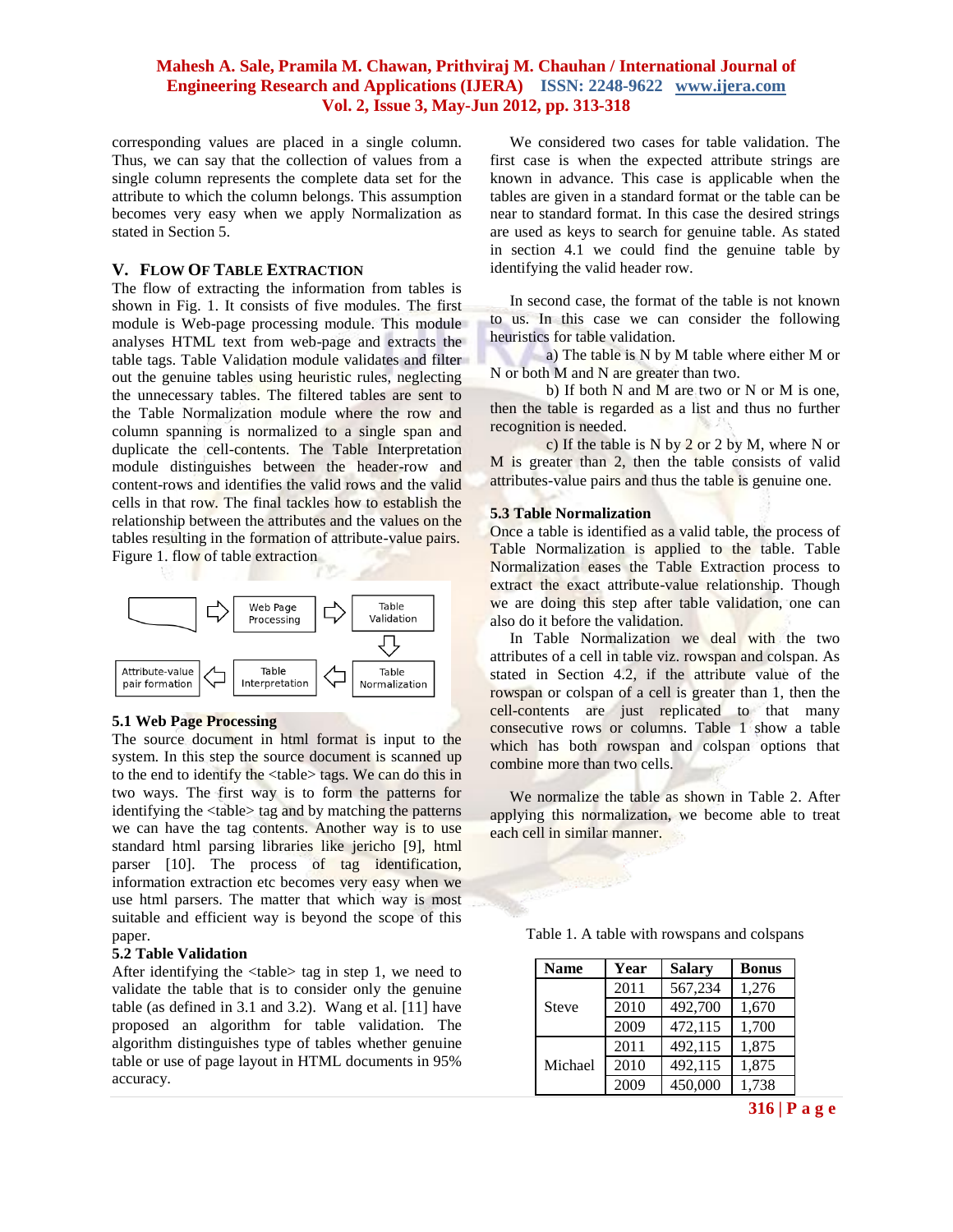| Ronald | 2011 | 492.115 | 1.875 |
|--------|------|---------|-------|
|        | 2010 | 450,000 | 1.738 |
|        | 2009 | 492.115 | 1.875 |

Table 2. Table after Normalization

| <b>Name</b>  | Year | <b>Salary</b> | <b>Bonus</b> |
|--------------|------|---------------|--------------|
| <b>Steve</b> | 2011 | 567,234       | 1,276        |
| <b>Steve</b> | 2010 | 492,700       | 1,670        |
| <b>Steve</b> | 2009 | 472,115       | 1,700        |
| Michael      | 2011 | 492,115       | 1,875        |
| Michael      | 2010 | 492,115       | 1,875        |
| Michael      | 2009 | 450,000       | 1,738        |
| Ronald       | 2011 | 492,115       | 1,875        |
| Ronald       | 2010 | 450,000       | 1,738        |
| Ronald       | 2009 | 492,115       | 1,875        |

# **5.4 Table Interpretation**

The Table Interpretation is based on some heuristic rules. The attribute-value relationship can be interpreted in row-wise or column-wise manner. Here we are considering the most commonly used one-dimensional tables where data is arranged in row-wise fashion. The problem is trivial when the table tags under consideration do not contain ROWSPAN or COLSPAN. The first row consists of the attribute cells and the rest of the rows consist of the value cells. The similarity between the two rows or two cells guides us to read the table. We assume that two rows are similar if most of the corresponding cells between the two rows are similar. We can also use the Recognition algorithm proposed in [12] for checking cell similarity where each cell is represented as a vector consisting of a number of features. Also, we assumed that the header row is always at the top most positions of the table and it is the first valid row of the table.

 A simple table interpretation algorithm is shown below. We assume that there are x rows and y columns. Also, let cell<sub>i,j</sub> denote a cell in  $i<sup>th</sup>$  row and  $j<sup>th</sup>$  column.

- 1. Considering the basic condition, if there is only one row, then we can say that the table does not contain any data. If contains the data, because only one row is present it does not contain the header-row to identify the attributes. Such table needs to be discarded, because we can't extract the attributevalue pairs from it.
- 2. If there are two rows then the problem becomes very easy. The first row is treated as header row and the second one as the content row. Otherwise,

we start the cell similarity checking from the first row in step 2.

- 3. For each row i  $(1 \le i \le x)$ , compute the similarity of the two rows i and i+1. If  $i = x$ , then compute the similarity of i and i-1 and then stop the process.
- 4. If the  $i<sup>th</sup>$  row is empty, then go for the next pair of rows, i.e.  $i = i+1$ .
- 5. If the i<sup>th</sup> and  $(i+1)$ <sup>th</sup> row are not similar and i  $\leq$  $(x/2)$ , then the i<sup>th</sup> row is treated as header row, in other words the  $i<sup>th</sup>$  row contains the attribute cells. Store the labels of attributes in a list and index each label with position in row. Count the number of valid data cells in header row. After identifying the i<sup>th</sup> row as header row, we will continue to find the content rows only.
- 6. If the i<sup>th</sup> and  $(i+1)$ <sup>th</sup> row are similar and also both the rows are non-empty, then count the number of valid data cells in both rows. If both the counts are equal or approximately equal to the valid data cells count of header row, then both rows are treated as the content rows. Store the cells content of each row in a list indexed with their position in row.

# **5.5 Attribute-value pair formation**

Based on the analysis stated in Section 4.3, we can conclude that in one-dimensional table the cells belonging to a single column forms a complete set of values representing a single attribute. Thus it is clear that after the normalization of the table, the index of each data cell belonging to a single attribute is same as that of the attribute label index.

 Therefore, the attribute-value pairs can be formed by simply comparing index of each value in content row list with the index of attribute labels in header row list. The set of attribute-value pairs will represent a mapping from labels in header-row to their corresponding values in content-rows. For example, for the first row in Table 3 the mapping will be as follows.

{<Name: Steve>, <Year: 2011>, <Salary: 567,234 >,  $\langle$ Bonus: 1,276>}

# **VI. CONCLUSION**

In this paper we propose a systematic way to extract information from HTML tables. Web Page processing, table validation, table normalization, table interpretation and attribute-value pair formation are discussed. We also propose a table interpretation algorithm which captures the attribute-value relationship among table cells. We used the cues from HTML tags and information in table cells to interpret and recognize the tables.